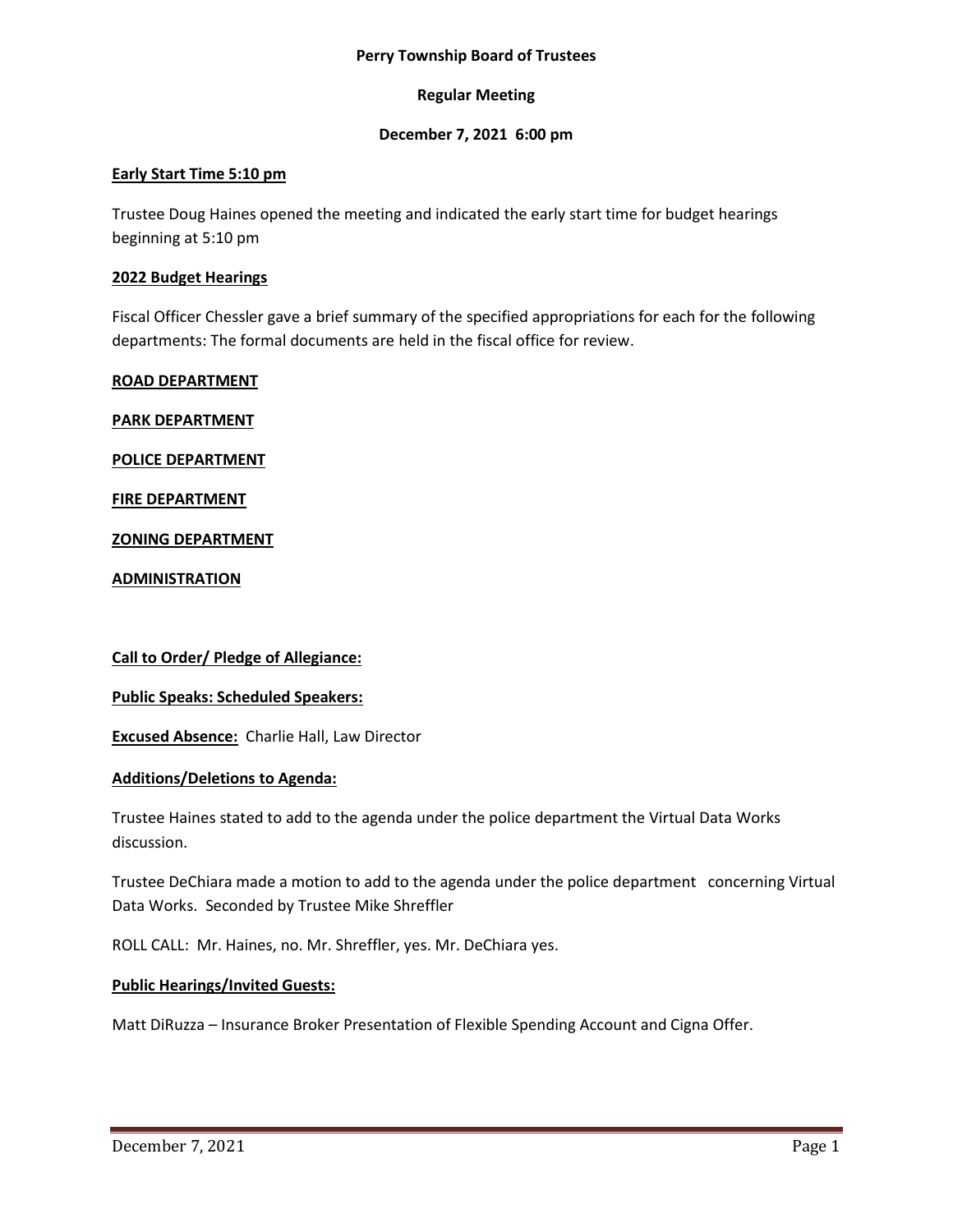### **FSA Plan**

Mr. DiRuzza discussed the flexible spending account the township has in place as well as the other benefit through Cigna. It is offered as part of the Aultcare plan and the township could choose to add this benefit. The Flexible Plan has been in place a couple of years. To review, FSA allows employees set money aside pre-tax basis and to pay for eligible medical, visual and dental for themselves, spouses and dependents. An employee can contribute up to \$2,750.00 annually to that account. It is deducted throughout the year equally. There is also a dependent FSA in place. An employee can put up to \$5,000.00 away for daycare and preschool expenses, etc. An employee can roll over up to \$550.00 annually. Anything over \$550.00 they would lose. FSA comes with a debit card. Funding as it aligns with the current funding that the township has for dental and vision claims with Aultcare. This is a benefit that the employees will have to re-enroll every year. The employee would make a new election on how much they would want to contribute and resign by January 1. It is not like the healthplan process.

# **Cigna Benefit**

Aultcare has an agreement with Cigna. If an employee has an Aultcare health plan, and that employee was out of the area, if the employer chooses to add Cigna network, at no additional cost to the employer or employee, they can choose to go on the Cigna network as opposed to going on the Aultcare network.

Trustee Haines made a motion we offer Cigna to all members. Seconded by Trustee Mike Shreffler

ROLL CALL: Mr. Haines, yes. Mr. Shreffler, yes, Mr. DeChiara yes.

Trustee Haines made a motion we approve the Flexible Spending Account to all members that have registered which totals 10 employees. Seconded by Trustee Mike Shreffler

ROLL CALL: Mr. Haines, yes. Mr. Shreffler, yes, Mr. DeChiara yes.

## **Communications:**

## **Public Speaks on items up for Board Approval:**

## **Township Business requiring Board Action:**

**Unfinished Business:**

#### **New Business:**

## **Consider Bank Reconciliation**

Trustee Doug Haines made a motion to approve bills in the amount of \$94,989.28 for the week ending November 16, 2021 and approve bills and payroll in the amount of \$218,296.44 for the week ending November 23, 2021 and for bills and payroll in the amount of \$318,543.13 for a week ending November 30, 2021 for a combined total of \$631,828.85; Seconded by Trustee Mike Shreffler.

ROLL CALL: Mr. Haines, yes. Mr. Shreffler, yes. Mr. DeChiara yes.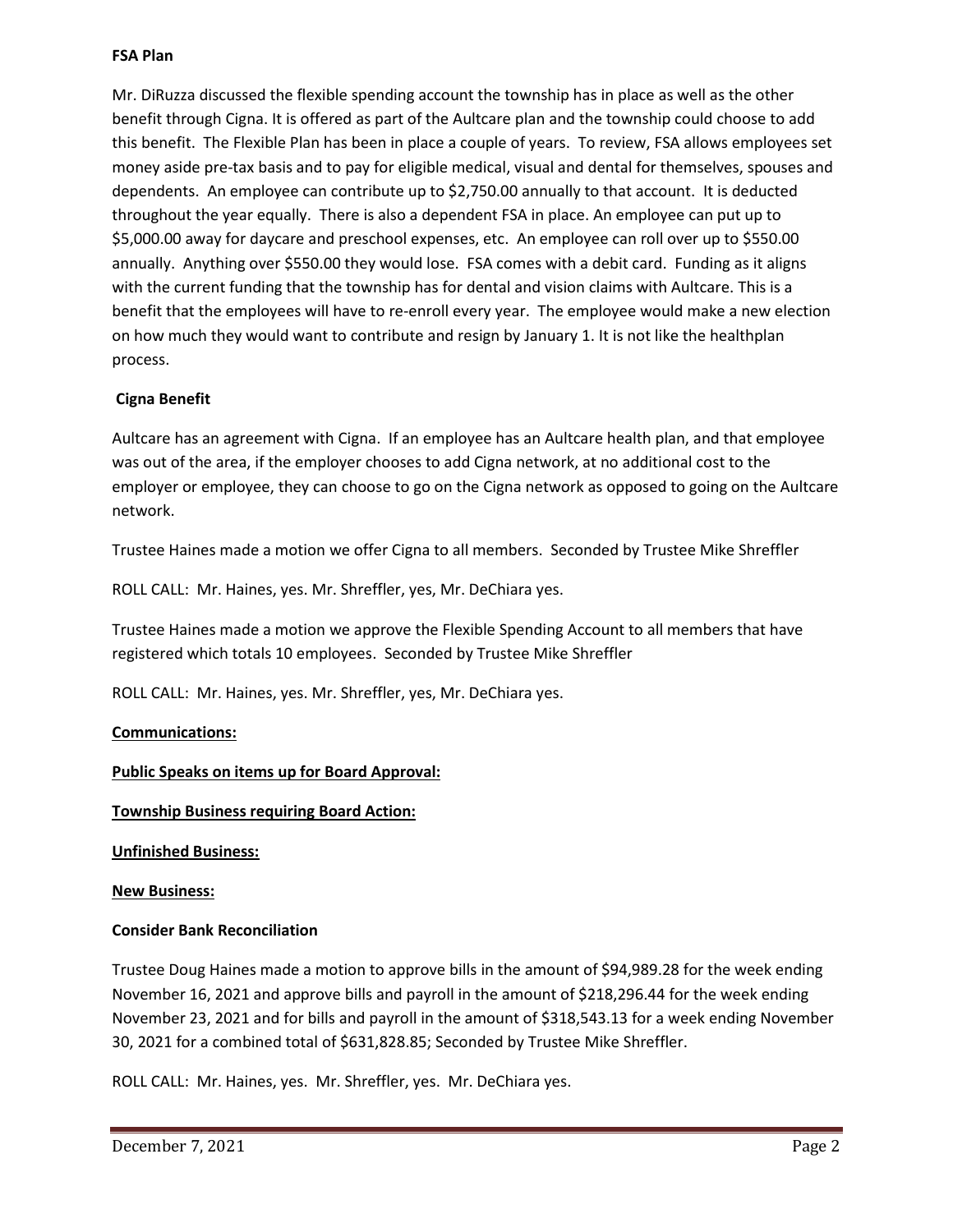## **Fiscal Officer:**

# **Consider approving Meeting Minutes of 10-5-21, 11-9-21, 11-16-21, and Special Meeting 10-26-21**

Trustee Haines made a motion that the Board accept the meeting minutes from 10-5-21, 11-9-21, 11-16-21, and Special Meeting 10-26-21. Seconded by Mike Shreffler.

ROLL CALL: Mr. Haines, yes. Mr. Shreffler, yes, Mr. DeChiara yes.

# **Administration:**

# **Consider Cares Act funding and Covid sick time reimbursements**

Administrator Joyce Fetzer stated per the CARES Act guidelines, all CARES Act Funding currently encumbered must be spent by December  $31<sup>st</sup>$  or returned to the federal government. Department Heads were notified to submit their last requests for the final tracking of Covid-19 related time and/or payment reimbursement from each respective department. Per Covid-19 guidelines, an employee may only use the complete benefit time only once.

Trustee Haines made a motion that the Board consider that the police department member requesting 64 hours reimbursement and a total of \$1,872.64 be reimbursed to the police department budget from the Cares Act funds. Seconded by Mike Shreffler.

ROLL CALL: Mr. Haines, yes. Mr. Shreffler, yes. Mr. DeChiara yes.

Trustee Haines made a motion that the Board consider that the police department member requesting 64 hours reimbursement and a total of \$1,927.68 be reimbursed to the police department budget from the Cares Act funds. Seconded by Mike Shreffler.

ROLL CALL: Mr. Haines, yes. Mr. Shreffler, yes. Mr. DeChiara yes.

Trustee Haines made a motion that the Board consider that the fire department member requesting reimbursement for sick time hours only in the amount of 94.5 hours from the Cares Act funds. Seconded by Mike Shreffler.

ROLL CALL: Mr. Haines, yes. Mr. Shreffler, yes. Mr. DeChiara yes.

## **Consider Stark Tusc Wayne Recycling Yard Waste Clean Up Grant Check**

Administrator Fetzer asked to consider the Stark Tusc Wayne Recycling Yard Waste Grant check in the amount \$1,696.00. Administrator Fetzer stated this is a successful program. This is funded for Stark County residents only.

Trustee Haines made a motion that the Board accept the Stark Tusc Wayne Recycling Yard Waste Grant check in the amount \$1,696.00. Seconded by Mike Shreffler.

ROLL CALL: Mr. Haines, yes. Mr. Shreffler, yes. Mr. DeChiara yes.

# **Fire Department:**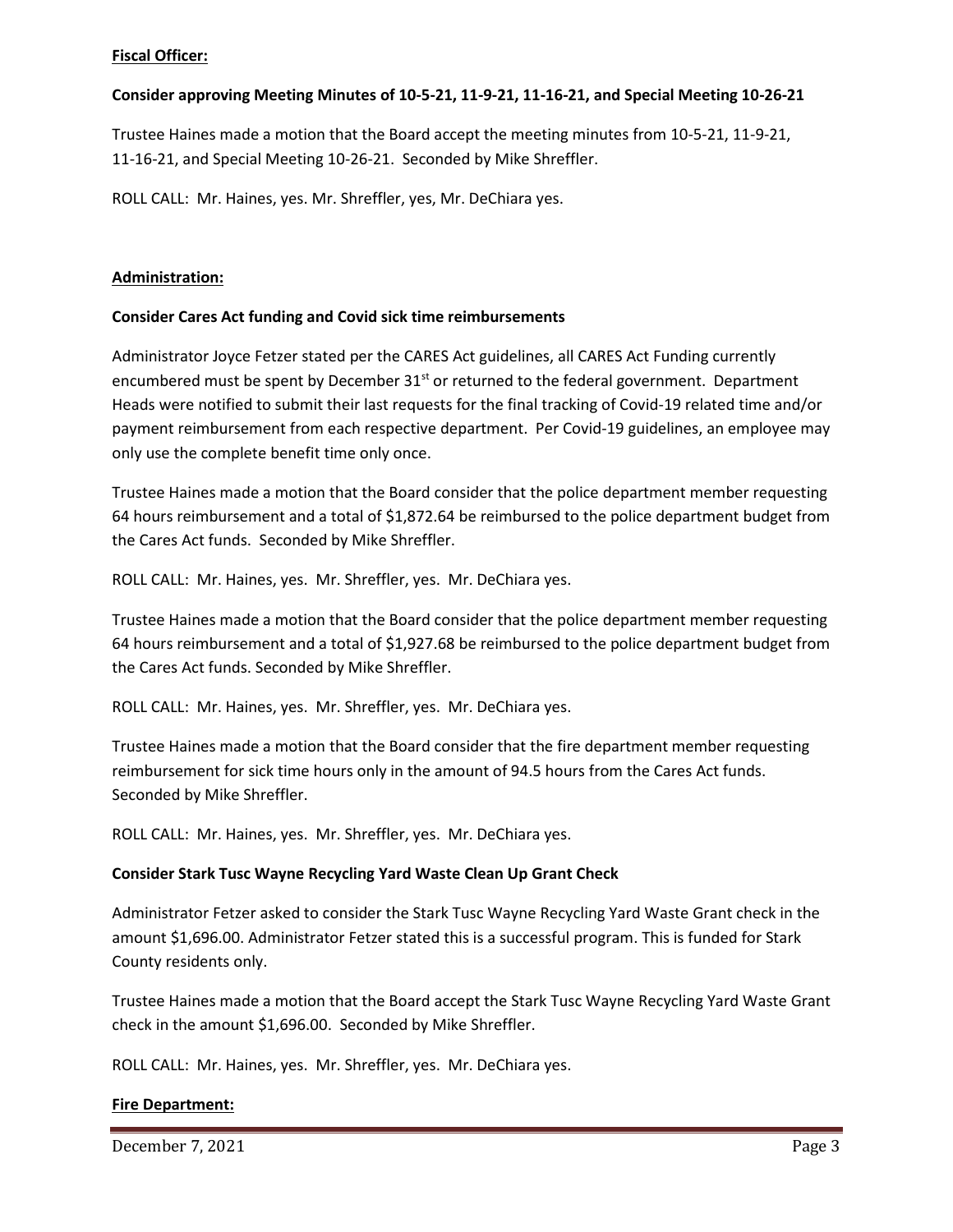## **Consider purchase order for LifeForce Management**

Fire Chief Sedlock asked the Board to consider a purchase order for LifeForce Management for \$60,000.00. The current purchase order only has \$155.96 left. Chief Sedlock stated we have not received bills for November or December 2021 and of course, 2022. Based on the above average, that the actual amount is unknown due to not knowing our call volume or actual billable calls, and if there will be a price increase upon possibly renewing the current contract with LifeForce in March 2022. The Chief requested the Board approve a purchase order for \$60,000.00. This amount was calculated using the average of \$4,200.00 X 14 months. Contract ends in March. This company does an excellent job stated by Chief Sedlock.

Trustee Haines made a motion to approve a purchase order for LifeForce Management for \$21,000.00 to get through November, December, 2021 and January, February and March of 2022. Seconded by Mike Shreffler.

ROLL CALL: Mr. Haines, yes. Mr. Shreffler, yes. Mr. DeChiara yes.

# **Police Department:**

# **Consider renewal of RED Center Dispatching Service**

Chief Mike Pomesky asked the Board to consider renewal of a 3-year contract with RED Center Dispatching Service. One change was made, he indicated, was to the funding formula. It went from \$12.90 per person based on population to \$13.41 per person in 2022. A 3% per person increase for 2023 and a 3% per person increase for 2024 for the 3-year contract. Total amount for 2022 contract is \$380,838.33. Total amount for the contract in 2023 will be \$392,263.48. The total for 2024 contract will be \$404,031.38. Chief Pomesky would recommend to the Board to renew the contract for these services. Chief Pomesky stated we receive great service through the RED Center. He submitted the agreement to Law Director Hall and he contacted the director of RED Center and made a couple of changes and those changes were made to the agreement. Perry Township may cancel this agreement for any reason with or without cause, by giving thirty (30) days' written notice. In the past, in previous years the rate did not change. We have enjoyed a steady rate and this is a mild rate change. The township has been with RED Center for 5 years.

Trustee Haines made a motion to approve the police dispatch services with a maximum to \$13.41 per person in 2022. A 3% per person increase for 2023 and a 3% per person increase for 2024 for the 3-year contract. Total amount for 2022 contract is \$380,838.33. Total amount for the contract in 2023 will be \$392,263.48. The total for 2024 contract will be \$404,031.38. Seconded by Mike Shreffler.

ROLL CALL: Mr. Haines, yes. Mr. Shreffler, yes. Mr. DeChiara yes.

# **Virtual Data Works**

Trustee Ralph DeChiara stated he is not comfortable with the way things transpired recently with Virtual Data Works. Mr. DeChiara asked Mr. Chessler to explain July 27, 2021 motions. Trustee Haines stated he had in front of him the July 27, 2021 meeting minutes where the Board approved the two motions. The first motion considered Virtual Data Works Police email service quote. The Board approved the email service quote in the amount of migration fees of \$3,125.00 in basic monthly fee of \$775.00. Then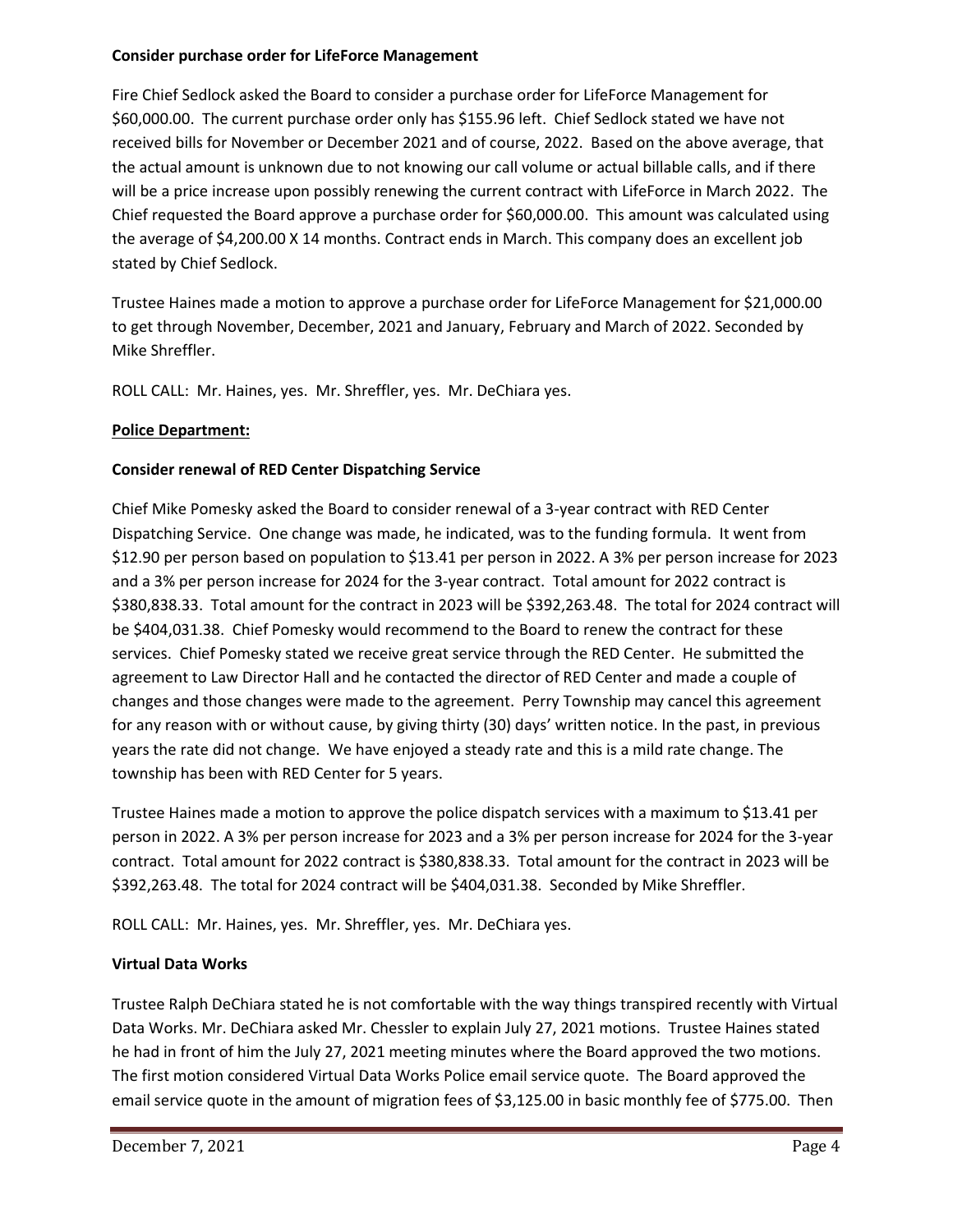the next motion considered was Virtual Data Works police department IT server quote where the Board approved the server back up quote, for a total of \$5,811.57 and expenses of \$2,360.00. Trustee DeChiara asked how long is this contract and Administrator Fetzer stated one year. Trustee Haines stated he discussed with Administrator Fetzer that he was in agreement as long as it was within the guidelines of that motion and wasn't higher than what was agreed. Trustee DeChiara stated what is the purpose of this since we approved this in July. Trustee DeChiara asked "what is this about then"?. Fiscal Officer Chessler stated there were two things that needed to be done. We were getting several requests for public records back in July 2021. It is incumbent upon my office to properly comply with records request and emails. As you recall, all the departments, but the Police Department, are under the server of Virtual Data Works. The Police Department was not. It was imperative that we get the emails server for the emails under one umbrella with Virtual Data Works. That was the first motion. The rest of the information under the Police Department umbrella and migrating to and there was a timing sensitivity so we asked the police department to work with Virtual Data Works to come up with what was necessary to make that happen. The second part had not occurred and the police department and Virtual Data Works never reached an understanding of what was needed.

Chief Pomesky stated within that invoice there was equipment we already owned. Some of the equipment in that invoice was not needed. Mr. Chessler stated that is where we were counting on the Police Chief to work with Virtual Data Works and to be cooperative and find out things like that and that never happened.

Chief Pomesky said we are getting to that point and we are still not through the email migration. There are still issues that are outstanding. One which we need an additional email address in our records bureau. We need another email address for our mechanics so we can send our work orders. At the previous meeting he asked about the emails and there was supposed to be a review of the agreement. I don't know the status to get the email addresses we need for the township services. The migration to the state RMS system we are going to be sizing down some of our equipment needs so the quotes going to be over quoted in certain areas and under quoted in other areas and so it is not sure without that migration happening with the RMS that totally size that. Some of those issues are going to roll over in 2023. Once we make that switch over, Chief Pomesky stated he would be able to inspect that in a better light. One of the things that will be hard to absorb is that monthly fee. He stated the expenditures he will have in the coming years.

Trustee Haines stated his recommendation that the Board approved in July 2021 its one-year contract. We have 8 months to pay out exactly what that is and review the contract in July. Trustee Haines stated to Chief Pomesky to try to get as much on all your servers so we know what exactly what we need to cover for all your servers and work with Virtual Data Works. Chief Pomesky asked will we be pulling off all the hardware that we don't need from that quote? Chief Pomesky stated he needs to buy other things for the police department. Trustee Haines stated you will have to work with Virtual Data Works within the contract. Trustee DeChiara asked if the Law Director reviewed the contract and Mr. Chessler stated he believed he had.

Craig Chessler stated he talked to Virtual Data Works and the reason it has not come about is the difficulties of the police department not getting back with them, not getting information and not working with them. We need to get this done.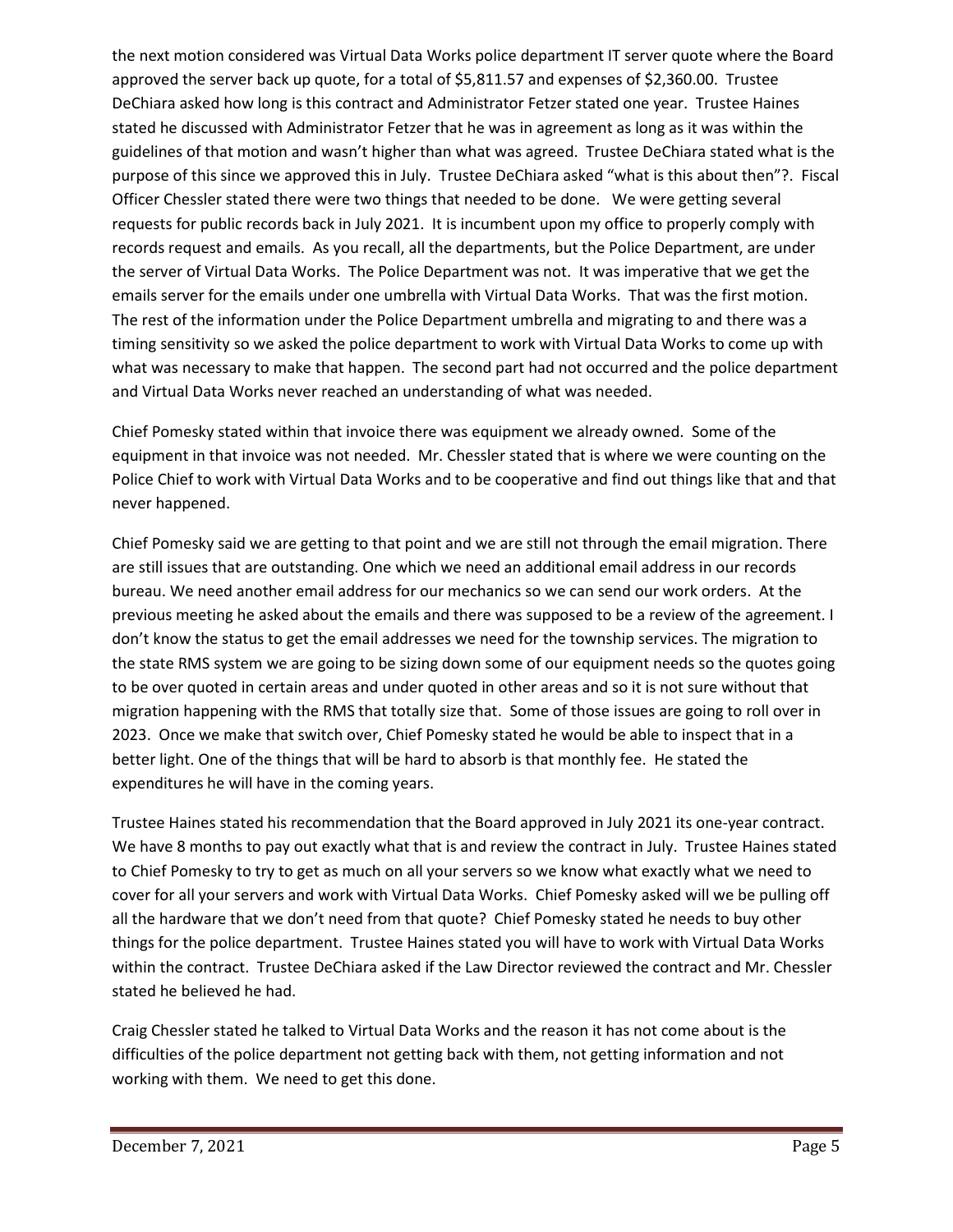Trustee Shreffler asked if Virtual Data Works have clearance? They are getting ahold of our confidential emails. Chief Pomesky said he will have to review that with the state. They will have to have certain security clearance training and pass background checks to have access to certain areas. All those things will have to be accounted for with this.

Chief Pomesky stated he was not involved in the original quoting process. In reviewing the invoice, I noticed all the hardware in it. In effort to structure in public safety we don't general pick off every single system. RMS system needs to transition to the Attorney General's office, once that happens that we go to the next step. We're not not cooperating at all from the Police Department side of it, it just has to follow a process so we are not buying more than what we need.

Trustee Haines stated to Chief Pomesky that the contract was reviewed back in July and to work with Virtual Data Works and weed out what we don't want and then by RMS contract exactly what we need.

### **Road and Park Department:**

### **Resolution 2021-33**

### **Law Director:**

## **Consider Opioid Settlement with Johnson and Johnson**

Trustee Haines stated before him is the Johnson and Johnson Opioid Settlement that all government municipalities can take part of and part of the litigation settlement funds that Perry Township could be entitled to through this settlement with Johnson and Johnson. Law Director Hall has reviewed the settlement and sent back with his approval. We are joining with other municipalities and we would receive our fair share.

Trustee Haines made a motion that we enter into Opioid Settlement with Johnson and Johnson as Perry Township and its emergency resolution authorizing to execute the participation agreement for the OneOhio Subdivision settlement with Janssen Johnson and Johnson pursuant to the OneOhio Memorandum of Understanding regarding the pursuit and use of potential opioid litigation settlement funds and consistent with the material terms of the July 21, 2021. Seconded by Mike Shreffler.

Trustee Shreffler stated the settlement is a good thing.

ROLL CALL: Mr. Haines, yes. Mr. Shreffler, yes. Mr. DeChiara yes.

**Zoning:**

**Problem Properties:**

**Department Matters Not Requiring Board Action:**

**Administration:**

**Fire Department:**

**Police Department:**

## **Road Department:**

December 7, 2021 Page 6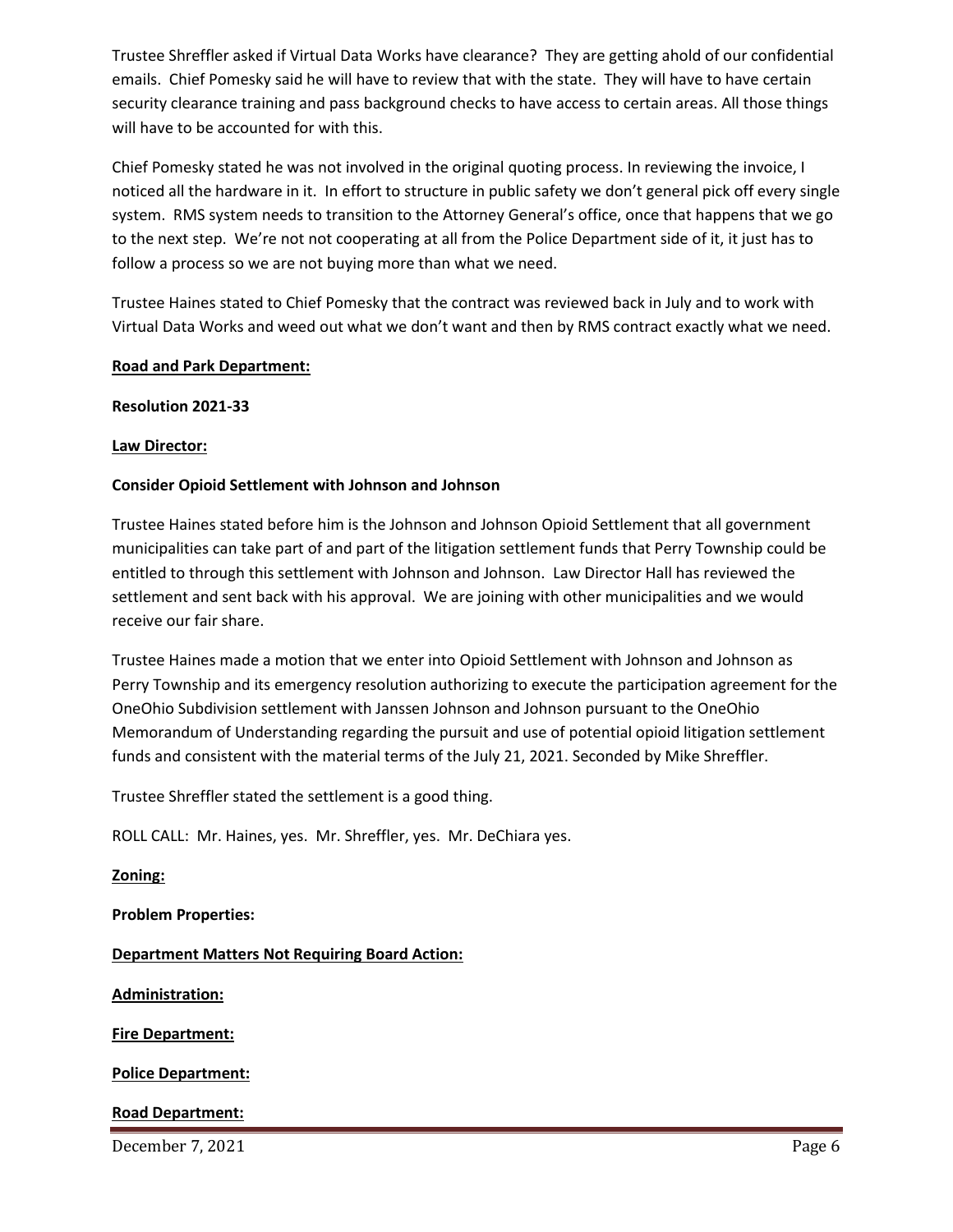## **Parks/Recycling:**

# **Zoning:**

# **Law Director:**

## **Public Speaks-Open Forum:**

**Mr. Doll**: Mr. Doll stated his address as 1205 Glen Abbey Ave NE, North Canton. He came to speak about Fasnacht Farm. Last meeting had given him some concern regarding the lawyer that spoke and what was built into the agreement. He stated the Board came to Mr. and Mrs. Fasnacht a number of years ago with the possibility of purchasing the farm. Mr. and Mrs. Fasnacht were up in age and had concerns and were looking for direction. An offer was made to purchase their land and make a recreational park. They thought about it and thought it was a good way to transition their legacy to a piece of property to Perry Township. In the matter of two years Perry Township Trustee's came up with a map which laid out what possibly what the land could become. But now, his feelings are that there has not been a lot done with the plan. It has been 10 years since Dale passed. Several ideas came and nothing has been done. Mr. Doll discussed all the ideas that the farm was going to become. He is very concerned. He would like to see the Trustee's go ahead and move forward. Ten years and nothing happened. He stated the Trustee's need to have some public relations and get with the people of Perry Township involved and where the township is going with the plan. It was a gem of a land. We would like to see it come back knowing we can't have it a farm again, but would like some movement on the farm.

Fiscal Officer Chessler stated he was on the Board of Trustee's at the time of the purchase. He indicated to Mr. Doll that at the time Mr. Fasnacht was upset with what the county engineers were wanting to do in cutting off his property. He was also concerned with the threat that the city of Massillon was going to annex his property and surrounding properties without their consent. It wasn't 100% Trustees pursuing him, he came to us as a welcoming participant to the table and was angry at what the county had done and what was going to happen. There are restrictions set before in the deed, but over the course of those many years the board had some grand ideas but could not be adequately funded. That is why these things have not been done. Mr. Chessler stated he agreed with Mr. Doll on the condition of the property. The Board is trying to find creative ways. Mr. Chessler would like to speak privately with Mr. Doll. Mr. Doll stated he appreciated the conversation with Fiscal Office Chessler.

**Steve Toohey**: Transparency: We all heard about it and we speak about it, so his question is: There are other townships with police departments? Correct? He asked if every police department have separate servers and as the Board checked into other townships to see how they are set up? Mr. Chessler stated not comprehensively but some. Mr. Toohey asked have we always had a separate server with the police department historically? When did this separate server begin? Chief Pomesky stated it's always been in effect. Mr. Toohey asked, always, - before your time? Chief Pomesky stated, yes always.

Mr. Toohey's question is, having had problems getting some emails from several months back, I still have concerns for what is still out there. When he put in a public request in and doesn't see information he is requested, he had more concerns. Are there places where these emails hang out that don't show up? If this is a public government, for the people, by the people,,,,,then transparency needs to take place. Whatever it costs. The cost is probably not as much as one would expect if we do as Mr. Chessler